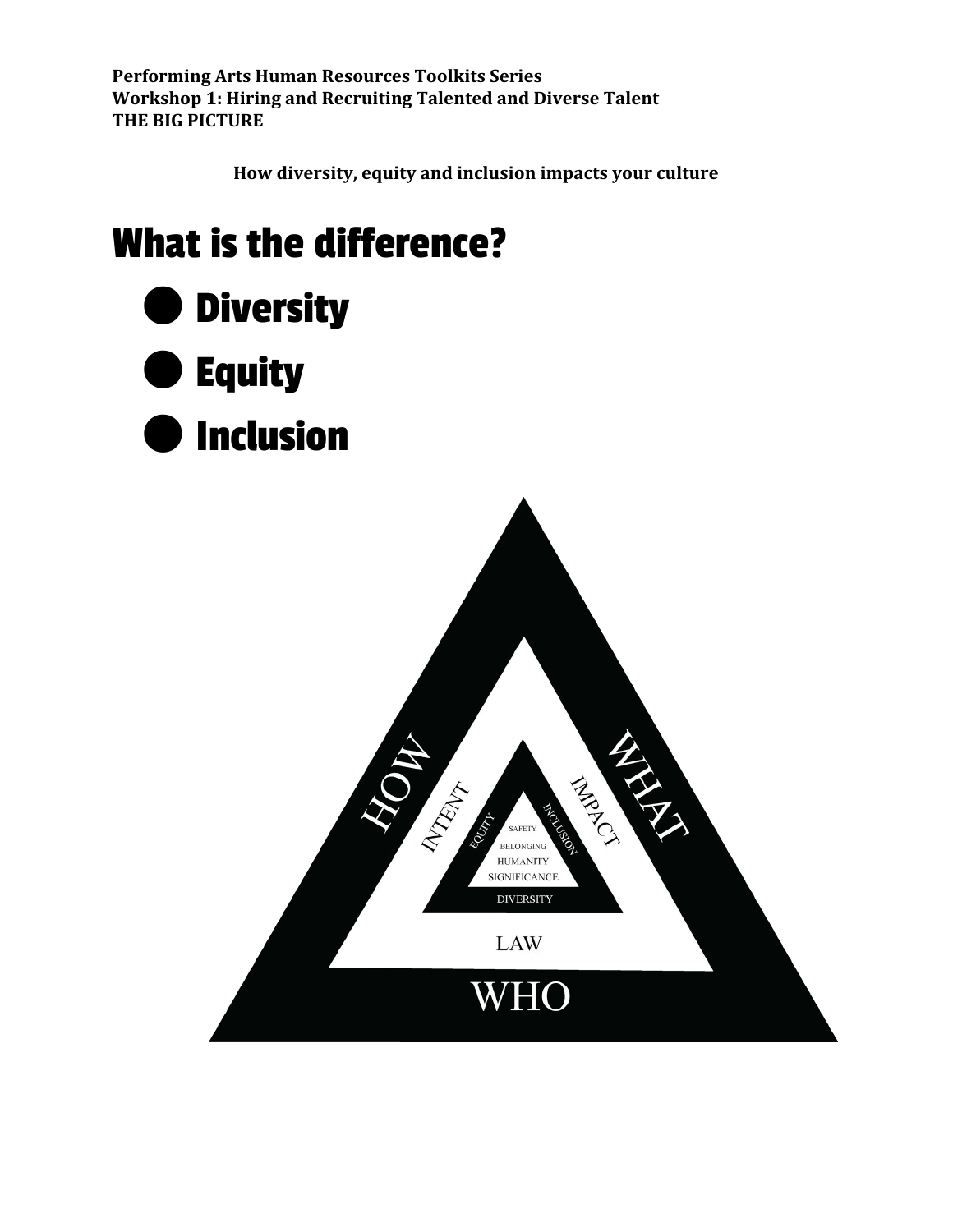

# Diversity: Who...

Who is a part of this process? Who are we missing?

What does the current disparity along diversity lines suggest to us?

What is the impact of our lack of diversity?

What would we gain by have the desired diversity?

What is the disparate impact in terms of our legal obligations?

What would compliance to Civil Rights, ADA, Title 6 or Tile 9 have on the organization?

What budgetary impact does compliance to Civil Rights, ADA, Title 6 or Tile 9 have on the organization?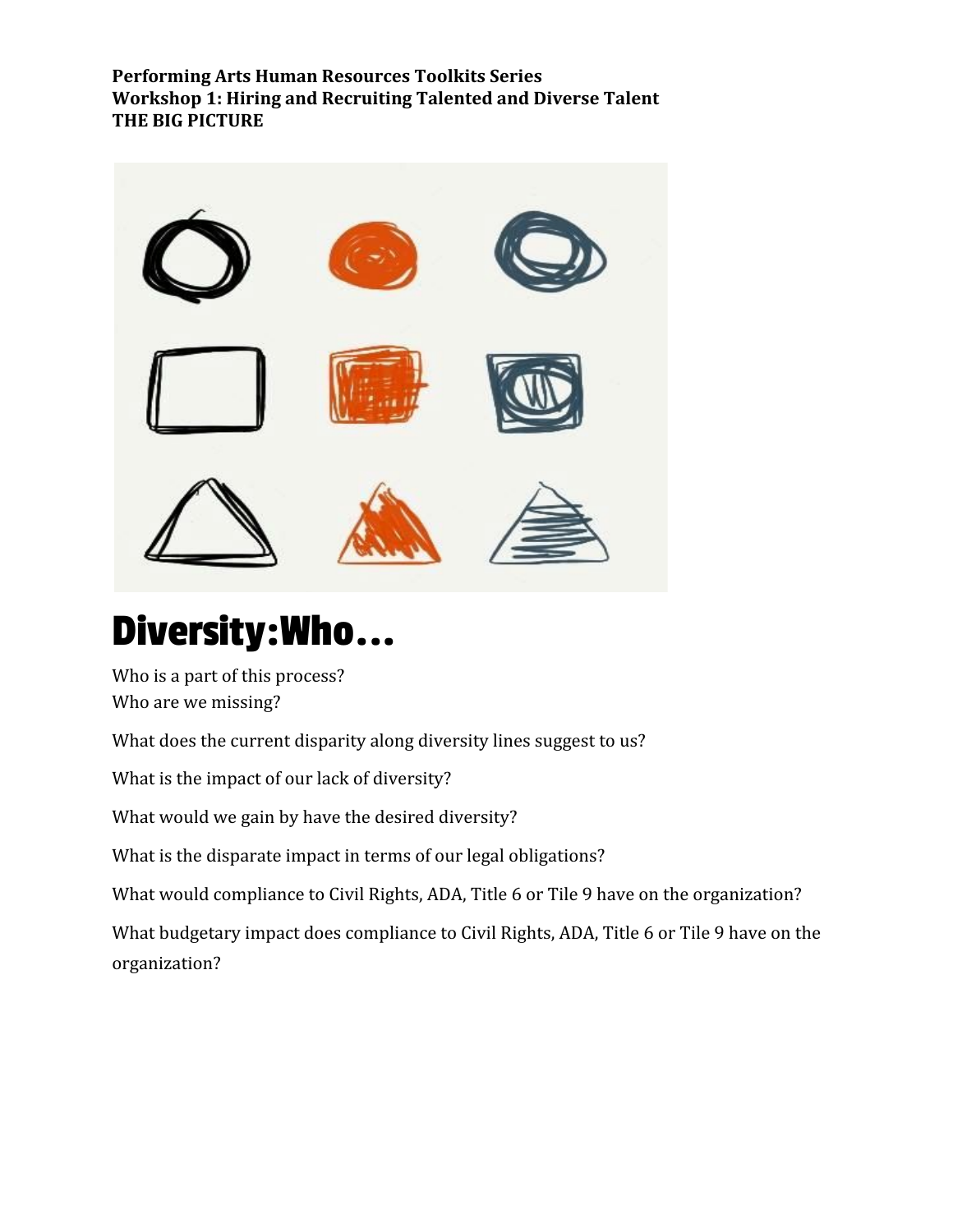

# **Equity: How...**

What is Equity to this organization?

What is the intent in looking to be more diversity?

What do we plan to do if we gain a critical mass of volunteers, staffs and clients from underrepresented groups to participate in our organization?

What roles, responsibilities or power do we anticipate will be available to people from these underrepresented groups?

What on boarding or training opportunities will be provided to people from these underrepresented groups?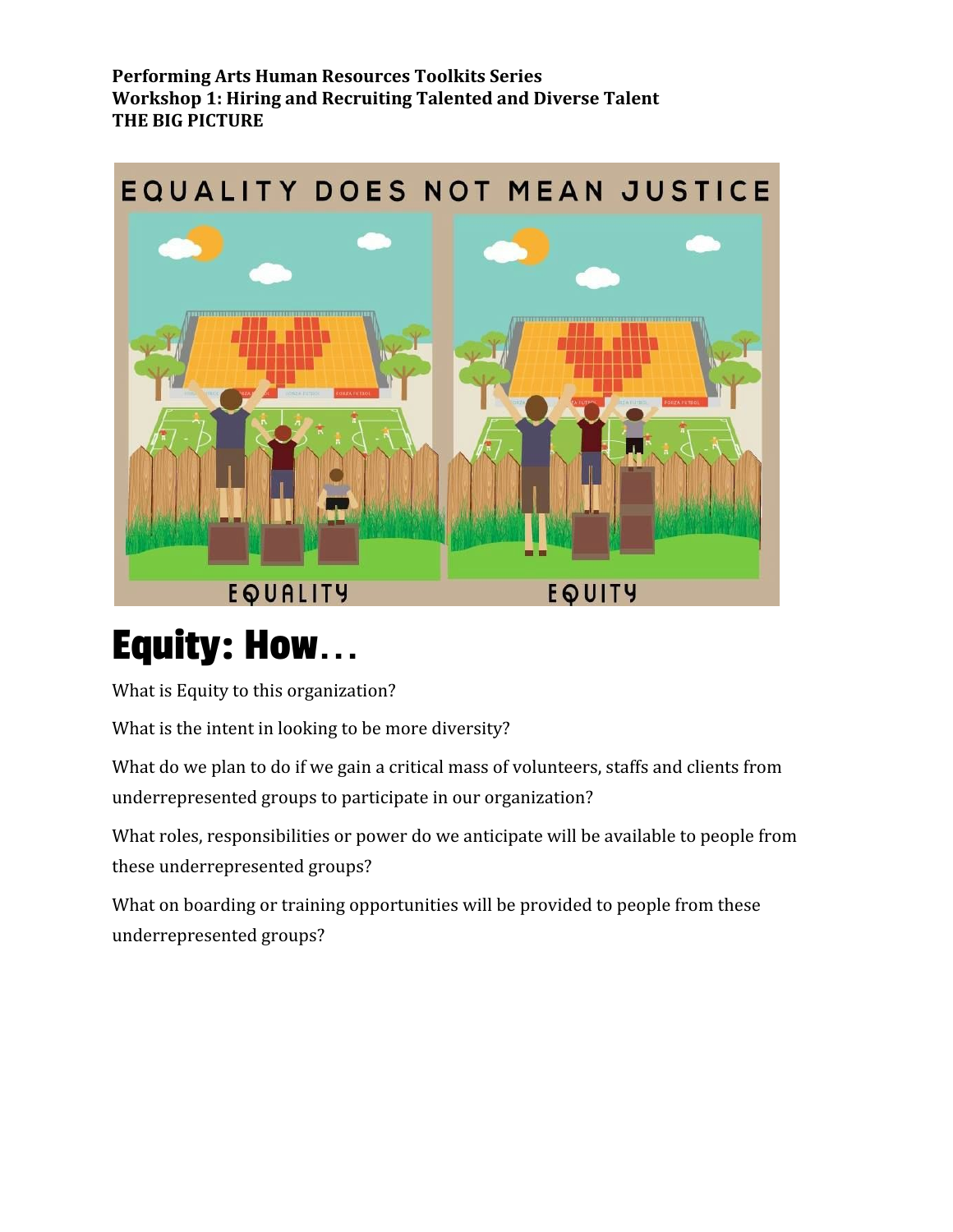

### **Inclusion: How...**

How does the organization define inclusion?

How does the inclusion of people from underrepresented groups advance organizational goals?

How does the exclusion or lack of people from underrepresented groups undermine the organization Mission and Goals?

How is the organization preparing itself to receive and nurture people from underrepresented groups to effectively participate in the organization?

How does the organization look differently with the arrival of people from underrepresented groups?

How does the organization demonstrate a warm welcoming environment for people from underrepresented groups?

How does the community benefit from having people from underrepresented groups participating in this organization?